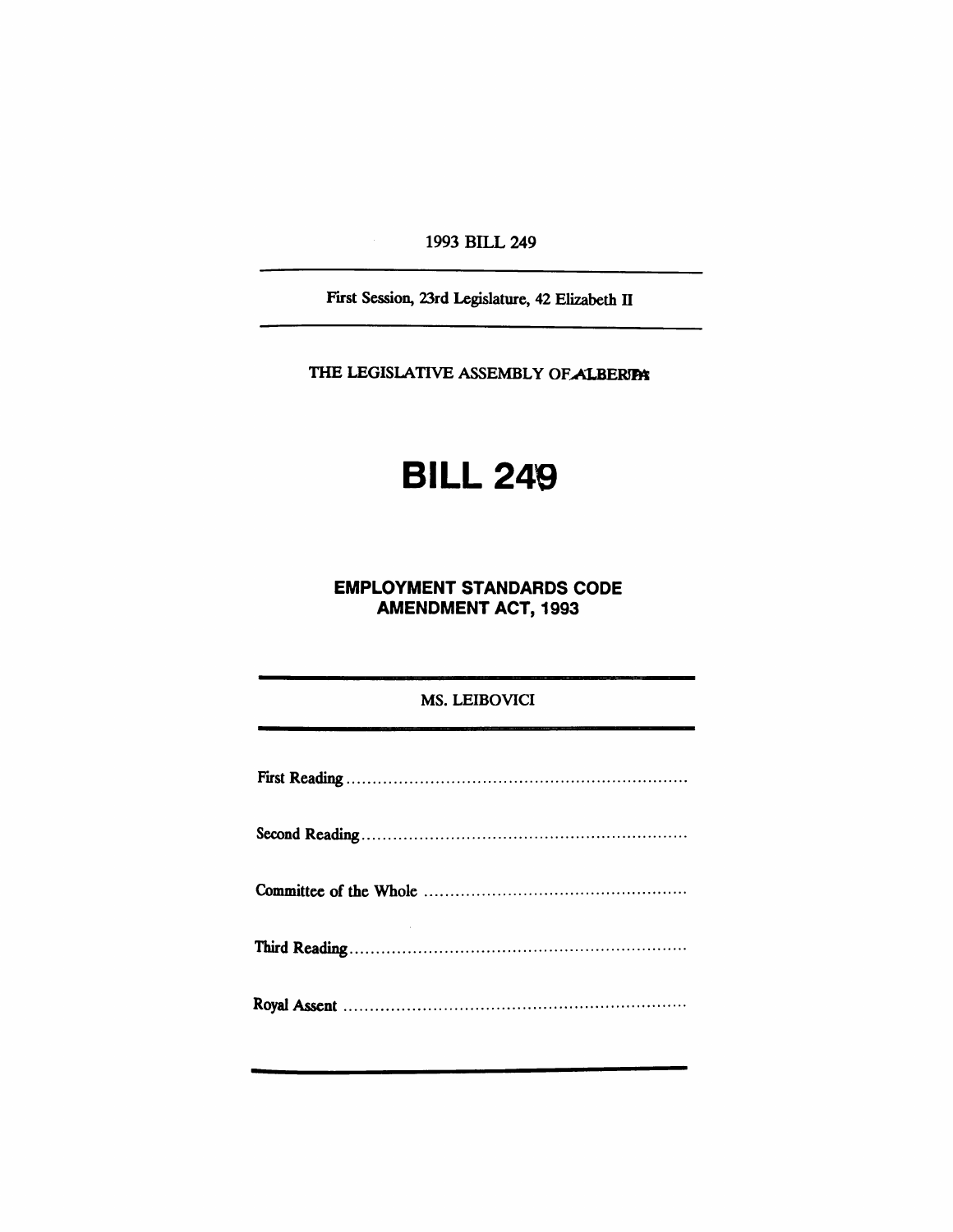*Bill* 249 *Ms. Leibovici*

## **BILL** 249

1993

#### EMPLOYMENT STANDARDS CODE AMENDMENT ACT, 1993

*(Assented to* , 1993)

HER MAJESTY, by and with the advice and consent of the Legislative Assembly of Alberta, enacts as follows:

1 The *Employment Standards code is amended by this Act.*

*2 Section* 64(2) *is amended by striking out* "18 weeks" and *substituting* "26 weeks".

*3 Section 70(2) is amended by striking out* "8 weeks" and *substituting* "18 weeks".

*4 This Act comes into force on Proclamation.*